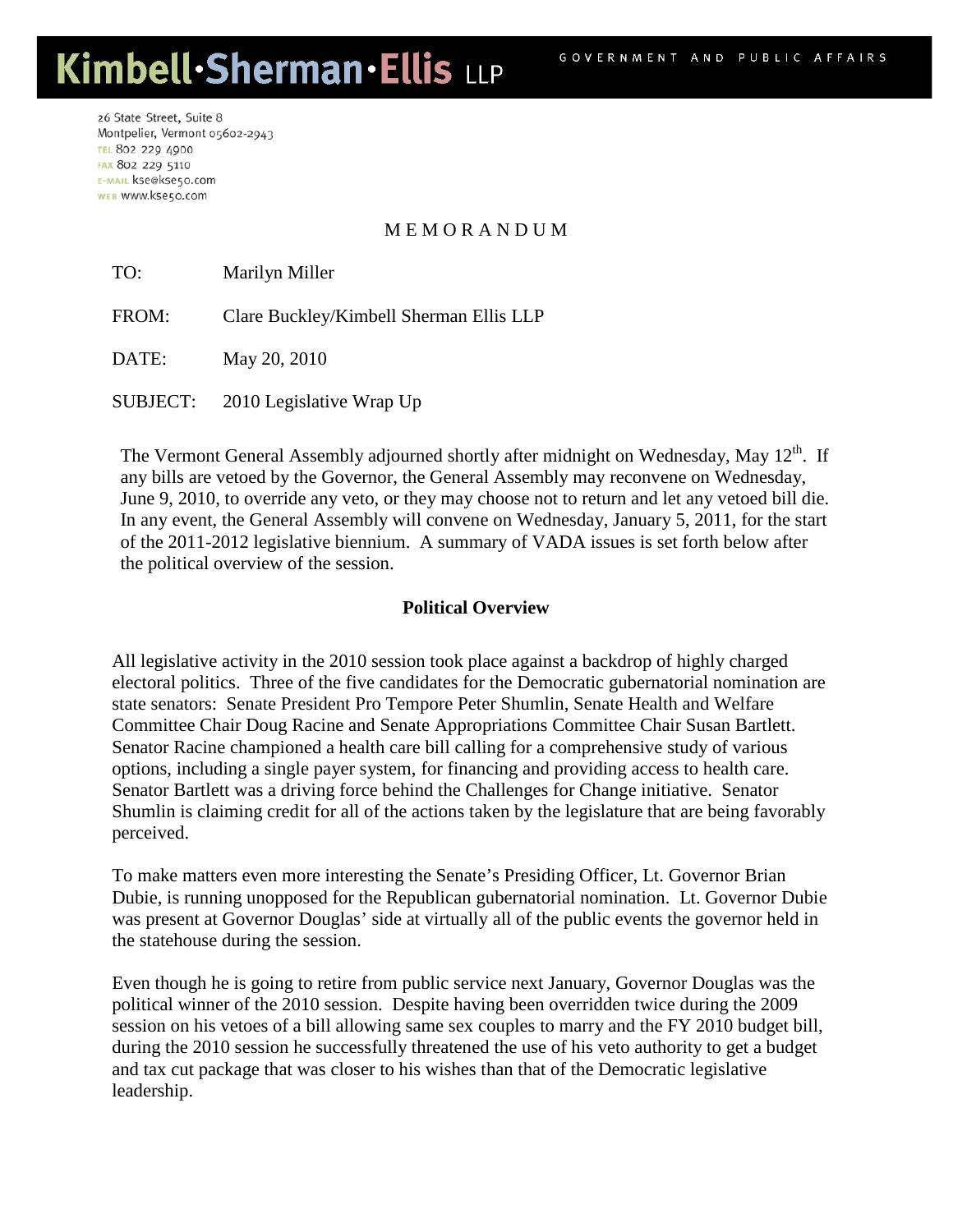Even though Governor Douglas came out as a winner, it cannot be said that the legislative leadership, and in particular, the senators seeking the Governor's chair, were losers. It was in their interest to cut the deals they cut with the Governor, as opposed to continuing with the confrontational policies of the past. Nobody came out of the session looking bad.

With the departure of Governor Douglas and almost all key leaders in the Senate, Speaker Shap Smith will yield a lot of power as the only veteran leader at the State House next year.

#### **Issues**

The 2010 session was marked by the difficult and sometimes controversial measures taken to address the state's poor fiscal condition, a last minute deal that staves off the insolvency of the state's unemployment insurance program, a tumultuous debate over the future of the state's only nuclear power plant, and an overblown effort to supposedly set the stage for the adoption of a single payer health care system.

At the beginning of the session in January it was projected that the state faced a \$150 million revenue shortfall relative to the FY 2011 budget that begins on July 1, 2010. As a point of reference, the state's overall budget is approximately \$4 billion.

This shortfall was addressed by an agreement by the state's teachers concerning changes to the funding of their retirement income, a 3% cut in pay for state employees, an increase in the provider tax that hospitals pay, straight cuts to the Agency of Human Service's \$500 million budget and the expectation of increased federal Medicaid funding.

In addition, the legislature embarked on a novel budget cutting process called "Challenges for Change." The concept is to restructure state government to achieve desired outcomes while spending less money. The whole process was controversial because fairly significant changes to the way state government operates were made in a fairly short time frame—the committees had only a few weeks to review and act upon the report. In the end, although it was messy the legislature pulled it off and the Challenges for Change initiative will result in approximately \$30 million in savings in FY 2011, although that is some \$8 million less than what was expected. The Douglas Administration has the authority to figure out how to fill the \$8 million hole in the budget while the legislature is out of session. Some advocates are uncomfortable with this lack of legislative oversight, especially given a lame duck Administration.

Another noteworthy aspect of how the legislature addressed the state's fiscal problems is that it did so without significantly raising taxes. In fact, as a result of a veto threat by Governor Douglas estate taxes and capital gains taxes were actually reduced.

The legislature also addressed structural flaws in the state's unemployment insurance program. As a result of the large increase in unemployment claims stemming from the recession the program is seriously in the red and is operating on money borrowed from the federal government. For a long time the issue was at an impasse and it looked like the legislature would adjourn without solving the problem. However, under strong pressure from the Governor a compromise was arrived at involving modest reductions in benefits and stepped up employer contributions.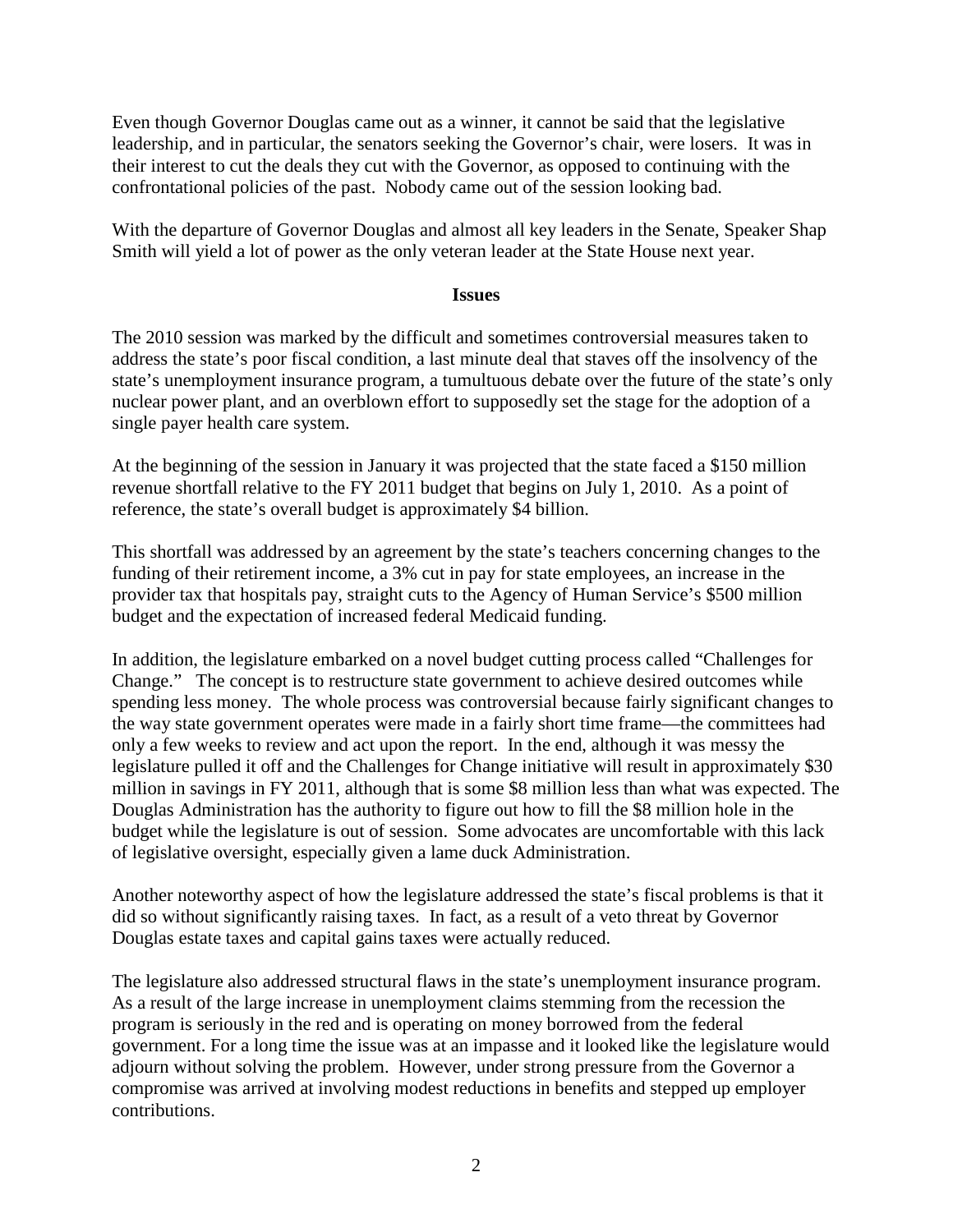Another high profile issue during the session was the future of the Vermont Yankee nuclear power plant, which is owned by the Louisiana-based Entergy Corporation. The plant has been in operation for almost 40 years, and its authority under state law to be in operation expires in March 2012. Entergy would like to continue to operate the plant for another 20 years. However, under a curious feature of Vermont law the legislature has to affirmatively approve continued operation beyond March 2012. At the beginning of the session it appeared that there might be a majority of legislators who could be convinced to vote to keep the plant in operation due to the considerable economic benefits the plant provides. However, Entergy ruined its own cause when shortly after the session started it was learned that not only was the plant leaking water containing low levels of radioactivity, but Entergy had provided misleading and incomplete information to regulators and to the public about the systems that caused the leakage. As a result, a bill authorizing continued operation was easily defeated in the Senate. The plant's future could be re-visited during the 2012 session but absent a significant rehabilitation of Entergy's image it appears that Vermont Yankee will in fact cease operating in 2012.

Finally, the House and Senate passed a health care bill that Governor Douglas may veto. The bill will continue the state's effort to re-vamp the health care delivery system by expanding the state's chronic care management program, the so-called "Blueprint for Health," and laying the foundation for the creation of accountable care organizations, i.e., the integration of the delivery of health care by physicians' practices, hospitals, and other providers, and payment for that care by means other than fee for service. Most of the interest in the bill related to the fact that it calls for the hiring of a consultant to design at least three alternate systems for financing health care services and providing universal access, and that one of those systems must be a taxpayer financed single payer system. Finally, another part of the bill that would require drug manufacturers to disclose to the Attorney General's office details about the drug samples they give physician's offices.

Because the 2010 session was the second half of the 2009-2010 legislative biennium all bills pending at the time of final adjournment will not be carried over to the 2011 session but instead will die.

### **VADA Issues**

The following bills of interest to VADA passed by the House and Senate during the 2010 session most of which are awaiting the Governor's signature:

### **LENGTH OF TIME EXTENDED FOR DEALERS TO GET PAPERWORK TO DMV**

**(S.282) -** At VADA's request, the deadline for dealers to get the paperwork for the sale of vehicles to DMV, along with the purchase and use tax and other state fees, has been extended from 3 business days to 15 calendar days effective July 1, 2010. Since dealers will be holding the state's money for a longer period of time, the amount of the bond a dealer must provide to the commissioner of DMV to cover any costs in the event a dealer fails to remit any fees or tax proceeds to DMV has been increased to between \$20,000 and \$35,000, depending on how many cars the dealer sells (the bonds used to be between \$5,000 and \$15,000). See sections 13 & 14 of this bill. This bill also contains numerous miscellaneous changes to the DMV statutes including changing the definition of "moped" to "motor-driven cycle." [Text of S.282 as It Passed the House and Senate](http://www.leg.state.vt.us/docs/2010/bills/Passed/S-282.pdf)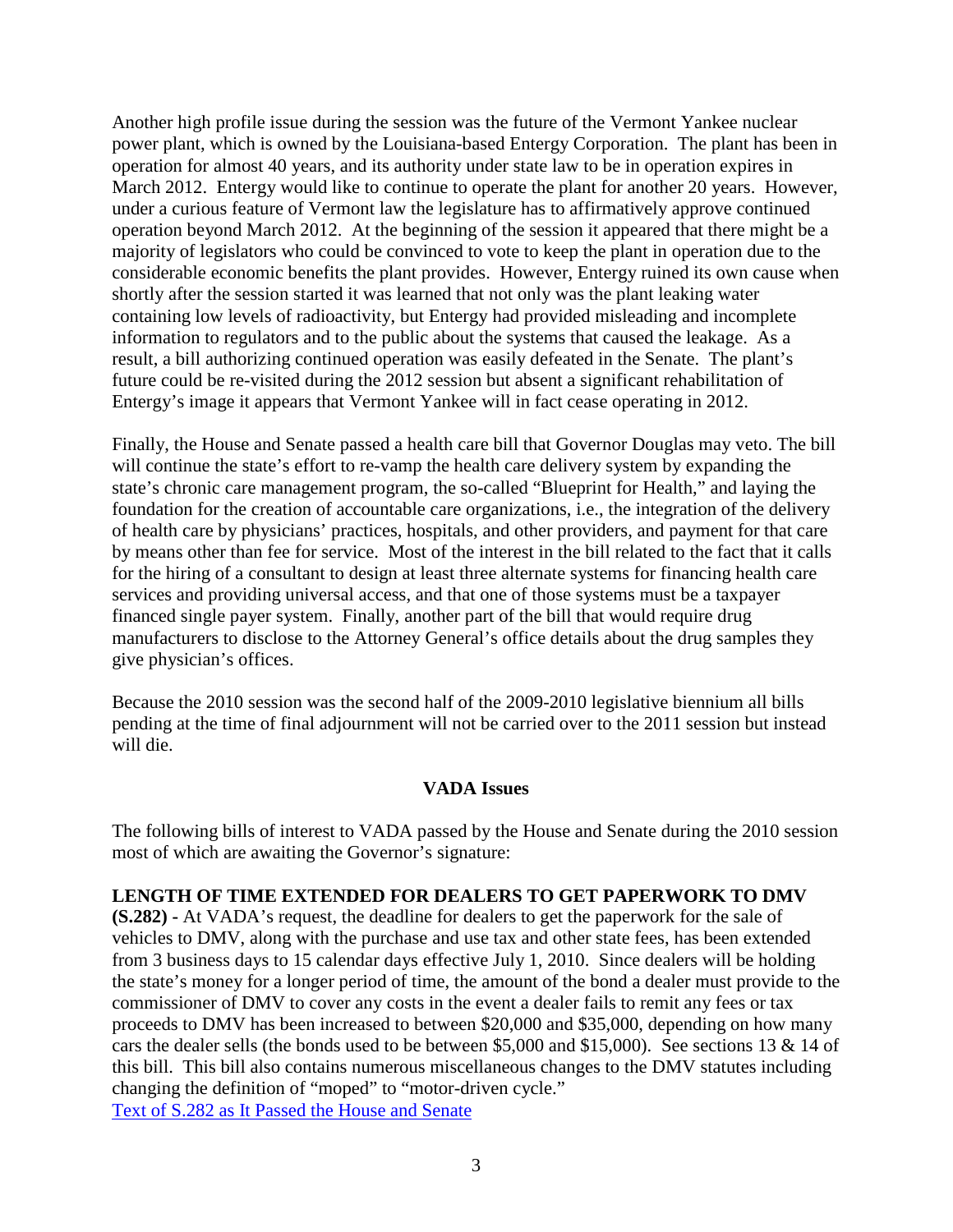**TEXTING BAN, CELL PHONE BAN & PRIMARY SEATBELT ENFORCMENT FOR JUNIOR OPERATORS (S.280) –** This bill bans texting while driving for both adult and junior operators. Individuals under age 18 cannot use any electronic devices while operating a motor vehicle, including cell phones, PDAs or laptops, unless necessary to make a 911 call. The bill makes it a primary offense for individuals under age 18 to not wear a seatbelt. For adults, not wearing a seatbelt remains a secondary offense. The bill is on its way to the Governor for his consideration and will be effective once he signs it.

**TRANSPORTATION BILL (H.784)** – Lawmakers passed the FY11 Transportation Capital Bill, which appropriates a record \$577 million for transportation spending. A large infusion of federal recovery dollars allowed for record breaking spending, much of which is directed at improving Vermont's transportation infrastructure, including bridges and paving. [Text of H.784 as It Passed the House](http://www.leg.state.vt.us/docs/2010/bills/Passed/H-784.pdf) and Senate

**IGNITION INTERLOCK DEVICES (S.103) – This bill authorizes the use of ignition** interlock devices, which are devices that measure a person's alcohol concentration and then prevents a motor vehicle from being started if the person's alcohol concentration is 0.02 percent or greater. A person whose license has been suspended or revoked for operating under the influence of alcohol in some instances may shorten or eliminate the loss of his or her license by obtaining an "ignition interlock restricted driver's license."

**AN ACT RELATING TO LOAN SERVICERS (S.287) –** This bill regulates "third party loan servicers," that services residential mortgage loans that are owed to others. As introduced the bill would have covered auto loans but VADA worked with some sales finance companies, including Ford Credit, and convinced the banking department and lawmakers to limit the bill to residential mortgage loans, which they did. [Text of S.287 as Enacted Into Law](http://www.leg.state.vt.us/docs/2010/Acts/ACT096.pdf)

**SALVAGE YARDS (S.237)** - This bill requires salvage yards to obtain a "certificate of registration" from the Agency of Natural Resources and gives ANR rulemaking authority to site, regulate and close salvage yards. The law now requires that salvage yards drain all fluids from vehicles before they are crushed. There is a new definition of "automobile graveyard" which exempts licensed dealers. [Link to S.237 as Enacted into Law](http://www.leg.state.vt.us/docs/2010/Acts/ACT093.pdf)

## **GENERAL BUSINESS ISSUES**

**CREDIT CARDS (S.138) -** This bill regulates certain practices by credit card companies doing business in Vermont, including: allowing merchants to set minimums amounts for credit card purchases if the merchant has a sign posted; prohibiting the credit card companies from fining merchants who allow a discount for using a credit card that imposes less fees on the merchant; and allowing merchants to accept credit cards in one location but not another. The bill also requires the Vermont Department of Banking, Insurance, Securities and Health Care Administration to study credit card interchange fees and make recommendations to the General Assembly. Finally, penalties for the use or possession of credit card skimming devices are imposed. Governor Douglas has not signed this bill yet. [Text of S.138 As It Passed the House](http://www.leg.state.vt.us/docs/2010/bills/Passed/S-138.pdf)  [and Senate](http://www.leg.state.vt.us/docs/2010/bills/Passed/S-138.pdf)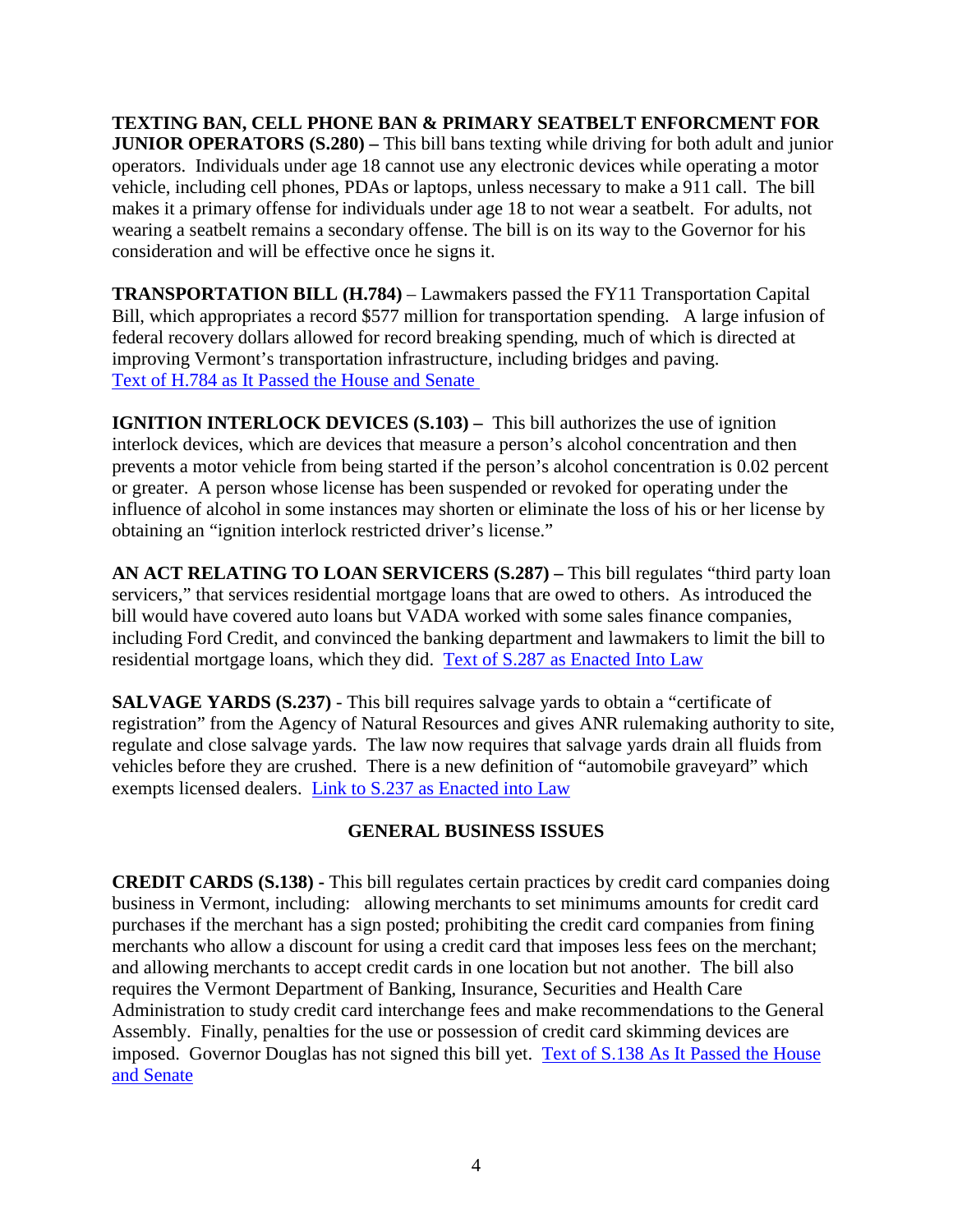**UNEMPLOYMENT INSURANCE (UI) (S.290) –** This bill is a compromise forged by the Governor and lawmakers and is expected to put the UI trust fund balance in the black in 5 years. Its impact on employers includes an increase in the taxable wage base from the current \$10,000 to \$13,000 on 1/1/2011 and to \$16,000 on 1/1/2012. Taxable wage base will index upward annually by overall wage growth after the trust fund balance becomes positive, projected to be 2015. Fines on employers are increased for failure to file timely reports and misclassification. For employees, the current \$425 maximum weekly benefit amount remains frozen, with increases to resume when the fund balance in positive. There is a one week waiting period before new claims can be established. If workers work less than full-time, year round, there are changes to the way their benefits are calculated. There are also provisions related to firings for misconduct and exempting part time earning while collecting UI benefits. There are many other provisions in this bill. [Text of S.290 as It Passed the House and Senate](http://www.leg.state.vt.us/docs/2010/bills/Passed/S-290.pdf)

**INCREASED PENALTIES FOR MISCLASSIFYING WORKERS FOR WORKER'S COMP AND UNEMPLOYMENT COMP. (H.647) –** This bill increases the penalties for an employer who misclassifies workers for the purposes of workers' compensation or unemployment compensation. [Text of H.647 As It Passed the House and Senate](http://www.leg.state.vt.us/docs/2010/bills/Passed/H-647.pdf)

**CAPITAL GAINS, ESTATE TAX & PRODUCTION DEDUCTION (H.783) -** On the last day of the session, lawmakers gave into the Governor's demands on various taxes in the miscellaneous tax bill including:

- **Capital Gains** lawmakers partially rolled back an increase made last year in the capital gains tax. Effective Jan. 1, 2011, a taxpayer will have the choice to exempt either (a) the first \$5,000 of federal adjusted net capital gain, or (b) 40 percent of gains from certain sale, such as those held by a business, as long as the asset has been held for more than three years. Gains that are not eligible for the 40 percent exclusion include gains from the sale of real estate that is a primary or nonprimary residence, the sale of depreciable personal property other than farm property and standing timber, and gains from the sale of stock, bonds and other financial instruments.
- **Estate Tax** For decedents dying in 2011, the exclusion amount is increased from \$2 million to \$2.75 million for 2011. The bill states that it is the intent of the legislature to "re-couple" to the federal estate tax system if the federal government adopts a system that is similar to the one in place before "de-coupling" in 2002.
- **Domestic Production Activities Deduction** No change was made in the ability of Vermont companies to take advantage of this federal tax credit that is passed through for Vermont tax purposes at 9 percent (the House initially voted to freeze it at 6 percent).

# **HEALTH CARE ISSUES**

**AUTISM MANDATE (S.262)** – This bill requires health insurance companies to cover the diagnosis and treatment of autism spectrum disorder for children from age 18 months to 6 years old, or when they enter kindergarten, whichever occurs first. The mandate applies to all health insurance carriers on or after July 1, 2011, as they renew their policies after that date, but must be in place no later than July 1, 2012. This one year delay will allow health insurance companies to better understand the services and providers of these services, many of whom are not under contract with the carriers at this time. The bill contains a study to determine if the state